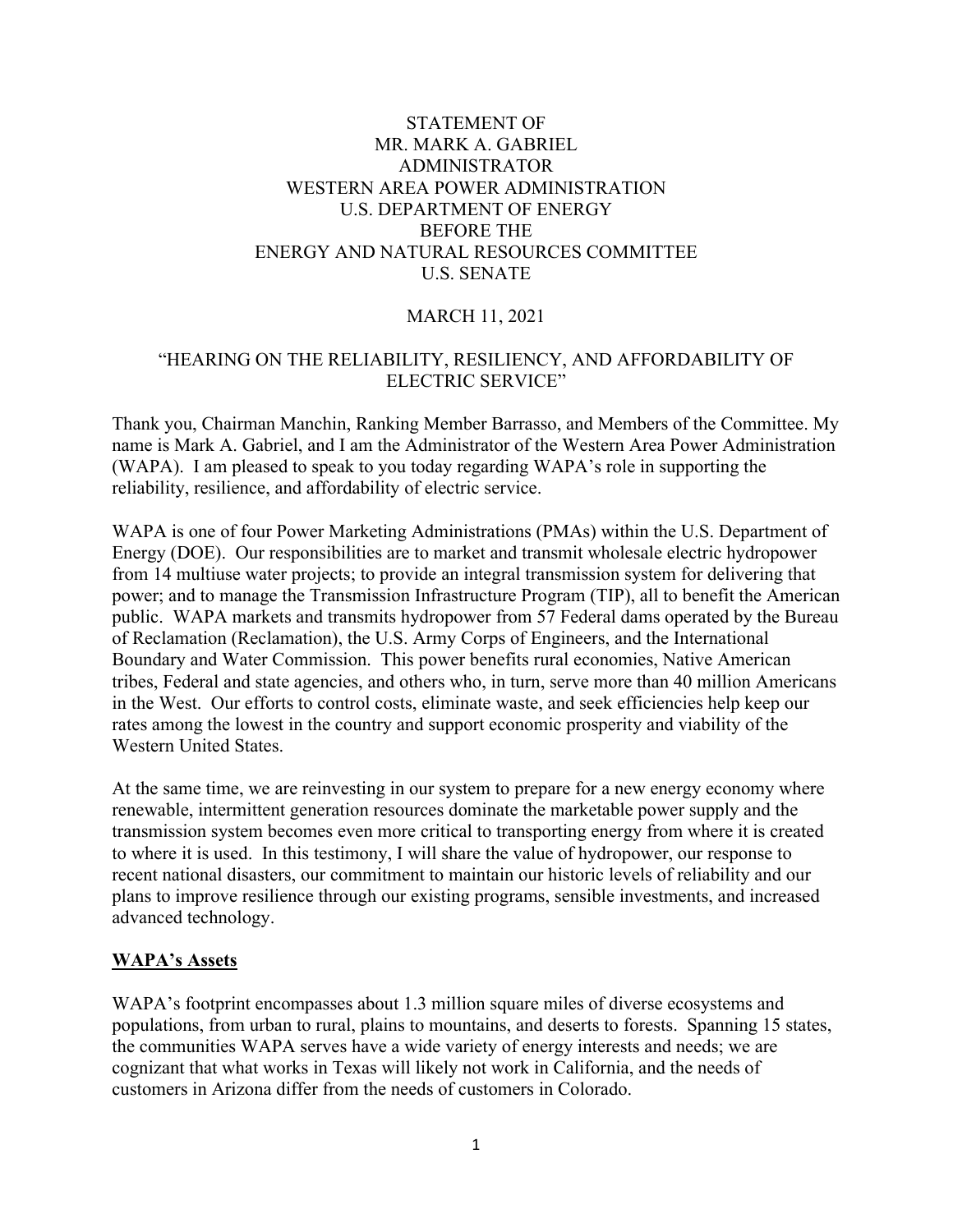WAPA owns, operates, and maintains \$4.3 billion in power transmission assets on behalf of the Federal government and is one of the 10 largest transmission organizations in the Nation. We need to make well-informed, prudent, and realistic decisions about how to invest in our infrastructure to affordably support future needs. In the next 10 years, WAPA anticipates significant reinvestment in our assets. These would likely be the largest investments since the infrastructure was originally built in the middle of the 20th century.

WAPA continues to work with customers to flatten peaks in anticipated spending and provide measured and attainable financial expectations. The bulk of investment will maintain and upgrade the core transmission assets in our system, including more than 100,000 structures along 17,236 miles of high-voltage transmission lines, 324 substations, and 291 high-voltage transformers.

## **Value of Hydropower**

WAPA markets and delivers hydropower, providing unparalleled benefits to Americans in the Western United States. WAPA's rates are often among the lowest in the country, or the lowest rates for an entire state, such as in Arizona.

In an average year, WAPA markets and delivers more than 25,000 gigawatt-hours of hydroelectric power. This amount represents 100 percent of annual energy needs for about 2.3 million average American homes. All this power is sold at cost.

According to the DOE's Hydropower Vision Report, the U.S. hydropower fleet is comprised of approximately 2,200 power plants with a total capacity of roughly 102 gigawatts, including 95 percent of U.S. energy storage capacity (23 gigawatts) in the form of pumped storage. Hydropower employs around 66,500 workers.

Hydropower is a unique generation source, providing both grid stability and low-cost, lowcarbon energy. According to the U.S. Energy Information Administration, it is one of the largest generators of clean, low-carbon electricity, representing seven percent of total U.S. electricity generation and 39.5 percent of renewable electricity generation in 2018. According to the DOE's Hydropower Vision Report, the Nation's hydroelectric fleet avoids about 225 million metric tons of carbon pollution in the U.S. each year, equivalent to the emissions of 42 million passenger cars.

In addition to its low-carbon benefits, hydropower provides the large rotating inertia required for a reliable electric grid and abundant capacity to meet energy demand at a moment's notice. Hydropower is also not reliant on daily weather. For those reasons, it is the ideal partner to wind, solar, and potentially non-hydro battery storage. We experience the benefits of this partnership as members of the Southwest Power Pool (SPP) Regional Transmission Organization, where hydropower from the Pick-Sloan Missouri Basin Program – Eastern Division provides the reliable energy backbone for the upper part of SPP's service territory, moderates costs to consumers, provides stability to wind and solar generation, and supports improved river and dam operations.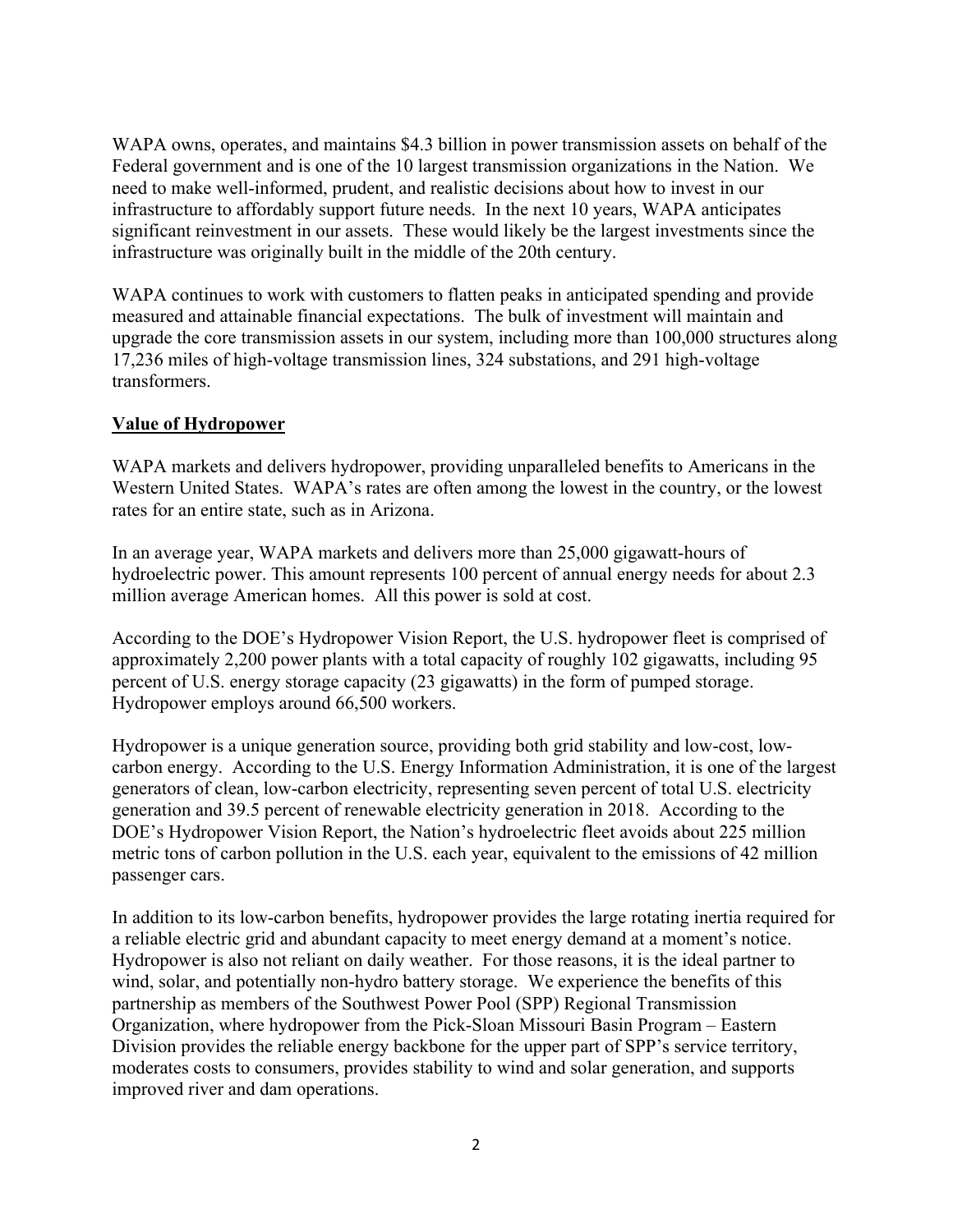We are also working with our customers to identify opportunities to interconnect transmissionscale battery storage to WAPA's system. Customers and WAPA alike can take advantage of the benefits battery storage offers, including balancing load, increasing resource diversity, and managing changes in water availability.

One of the key challenges for today's electric utilities, and arguably the top challenge, is the decrease of inertial capacity required for a healthy system and lack of financial compensation for the remaining capacity. Each year, we are losing more of the stability that makes a resilient system possible while leaning more on low-carbon, reliable hydropower as a baseload resource and one of the few capable of restarting a system after a massive outage (also known as black start).

Black start is the provision of startup energy to restore power to generation facilities after a massive power system disturbance, similar to the Northeast outage in August 2003 or the Southwest outage in 2011. It is an oft-overlooked requirement that powerplants need energy to operate; without electricity, they suffer the same outages as residences and businesses. To provide this startup energy to a powerplant, utilities have placed emergency on-site generators at select plants and designated them black-start units. Hydropower frequently provides these capabilities in the Western United States.

Hydropower currently also supports national security. In addition to providing black-start capabilities, hydropower directly supplies many of the Nation's military bases and DOE's National Laboratories. WAPA supplies power to more than two dozen military bases and other highly sensitive facilities across the West. Many WAPA customers are similarly distributors of power to the bases and national security facilities. As part of the Defense Critical Electric Infrastructure Program, we have been working with the Department of Defense to secure direct feed power to the most critical bases in the West.

Despite the many benefits of hydropower, only three percent of dams in the U.S. can produce electricity, representing the potential for additional hydropower to be added to the grid by adding generation equipment to non-powered dams.

We collaborate closely with the generating agencies, power customers, and other stakeholders to assure the enduring value of the hydropower product in the face of drought, new regulations, and other constraints. The Federal dam system in the United States provides several valuable services to the American people that must be balanced for maximum benefit.

### **Responding to Natural Disasters**

Our fundamental responsibility is to keep the lights on for more than 40 million Americans. In no situation is this more evident than in responding to natural disasters and severe weather within and outside of WAPA's territory.

Recently, Winter Storm Uri brought historic freezing temperatures to our Upper Great Plains (UGP) region, which covers all or parts of North Dakota, South Dakota, Montana, Nebraska,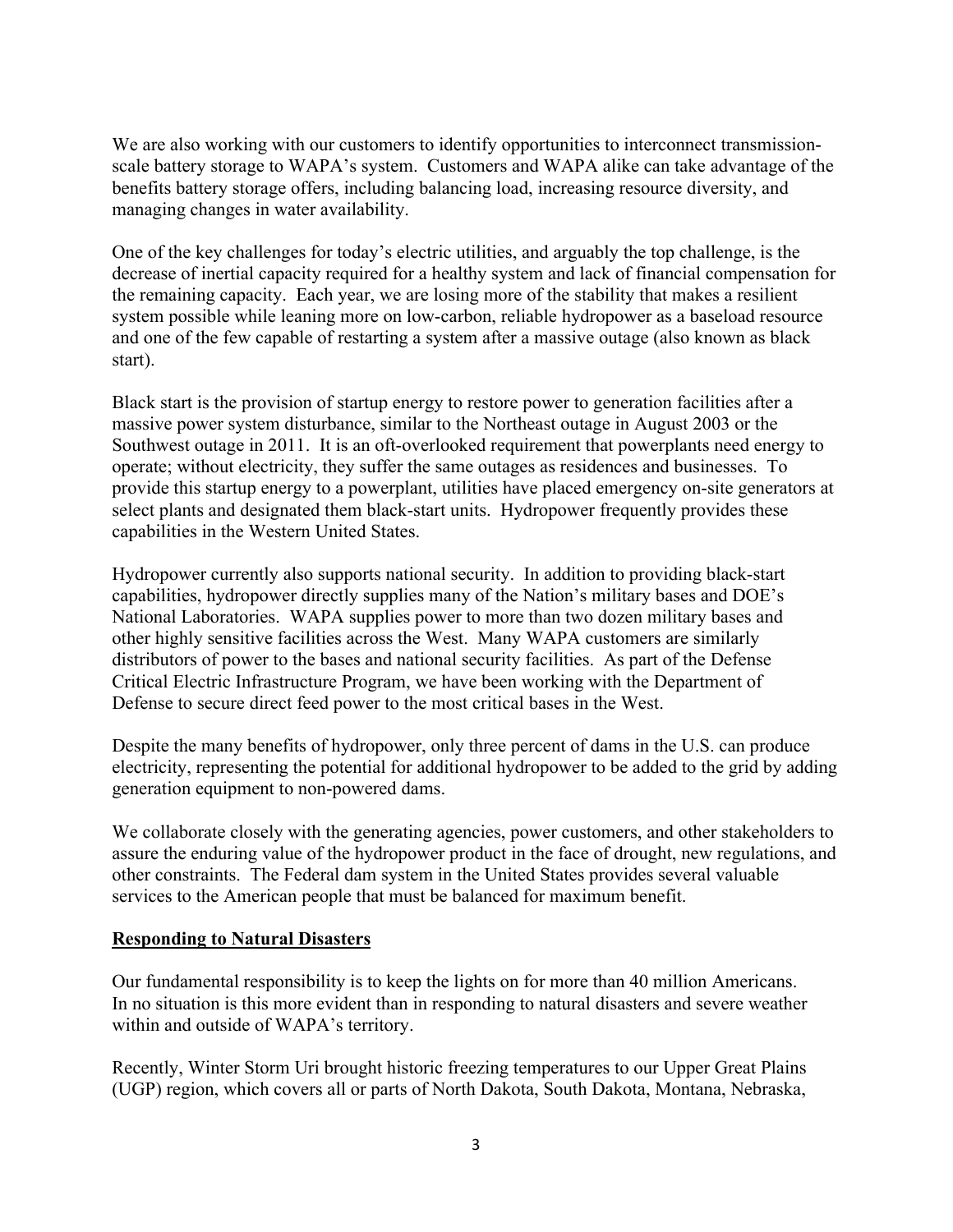Iowa, and Minnesota. The majority of our UGP territory is a member of the Southwest Power Pool Regional Transmission Organization (SPP), a market operator and reliability coordinator in 17 central states that manages the reliability and buying and selling of energy and transmission for participating utilities. Due to the severity of the storm, SPP, implemented emergency energy alerts and rolling blackouts to preserve and protect the power grid, from irreparable damage and extended outages for the first time in its 80-year history.

On February 16, SPP directed WAPA to begin shedding load, the industry term for proactively cutting power to customers to protect the grid and consumers from widespread, uncontrolled, and dangerous long-term power outages. These rolling outages affected 21 WAPA customers in UGP for an average of 55 minutes and as long as 122 minutes. SPP was unable to meet demand because extremely low temperatures forced a number of generating resources offline, especially natural gas.

WAPA and SPP learned many lessons from this event, especially regarding advanced and frequent communication with our customers. The SPP and WAPA systems worked as designed during the energy emergency, sparing many communities from life-threatening situations and preventing damage to electrical infrastructure that could have taken months to repair.

The situation highlighted inherent weaknesses in our current energy environment, including that cold impacts every form of generation. We also learned what is missing from our situational awareness of the grid, specifically what loses power, when we are required to disconnect electricity to small, defined areas for discrete periods of time. There is no grid visibility or granularity to that level of detail. We generally know where the outage will occur in terms of surface area, but not what connections will be affected, residential, industrial, commercial, water plants or the Bakken Oil Field.

WAPA was not directly affected by the events in Texas. Through SPP, we provided surplus hydropower through the ties connecting to the Electric Reliability Council of Texas grid once SPP's energy emergency had concluded.

In August 2020, WAPA responded to support the California energy crisis. Between August 14 and 19, WAPA and Reclamation supplied California with 5,400 megawatt-hours (MWh) of hydropower during the state's first energy emergency in nearly 20 years.

Reclamation generated the power using its fleet of Federal hydroelectric dams in the West, including, among others, 18 dams in the Central Valley Project in northern California; Glen Canyon Dam in Page, Arizona; Hoover Dam on the border of Arizona and Nevada; Morrow Point Dam in western Colorado; Davis Dam in Arizona; and Parker Dam in California.

WAPA then transmitted the energy via its high-voltage transmission system into the California Independent System Operator's (CAISO) service territory, while continuing to reliably serve WAPA's customer loads. WAPA's Sierra Nevada region provided more than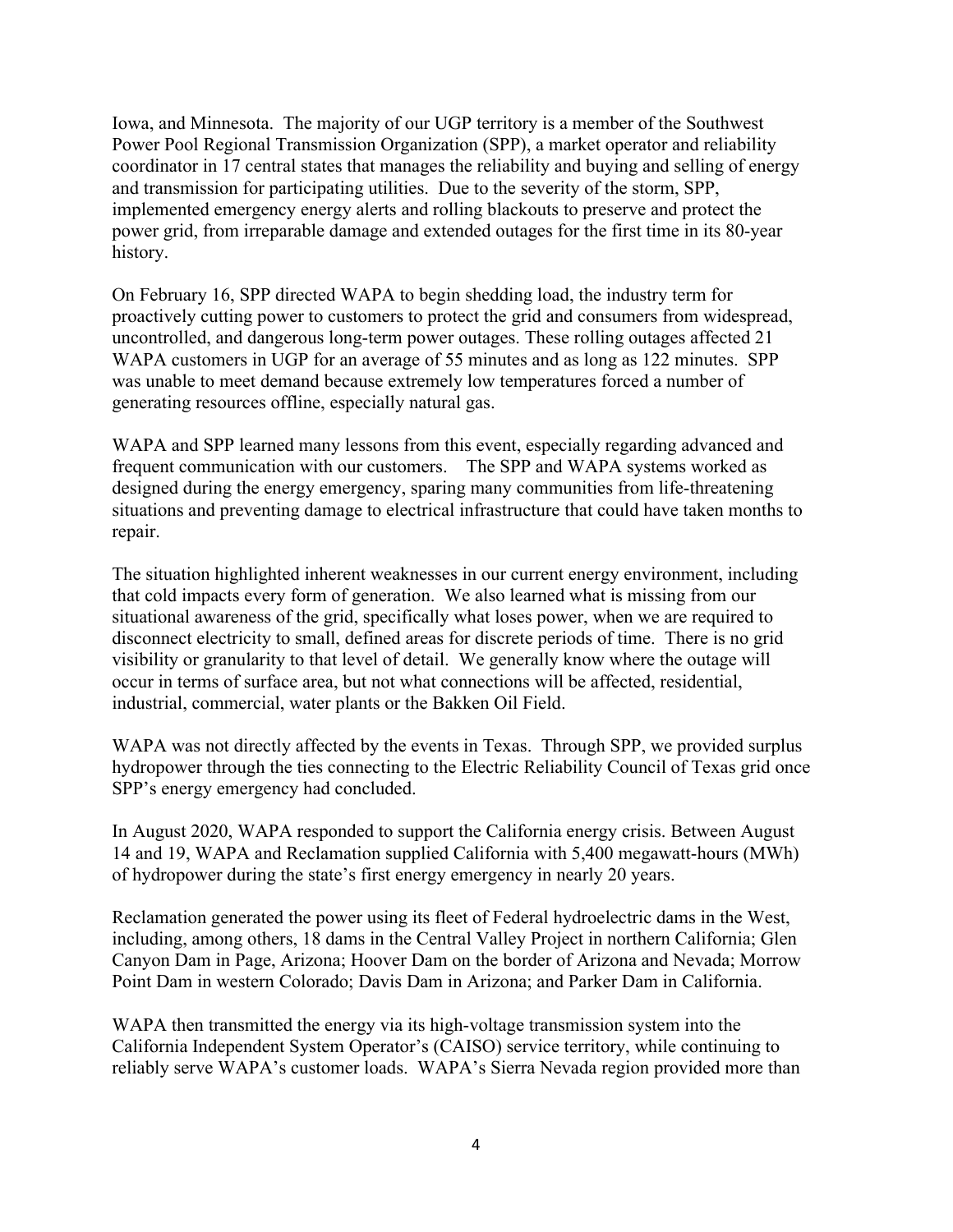3,300 MWh, while the Colorado River Storage Project provided nearly 1,900 MWh and Desert Southwest provided more than 200 MWh.

In some cases, WAPA was able to offset this generation and continue to meet its customers' demand by increasing hydropower output from other dams to provide power to local areas.

Hydroelectric dams are crucial sources of reserve energy in case of system emergencies. The large reservoirs, such as Lake Mead and Lake Powell, function as enormous batteries and can quickly dispatch a large amount of electricity on the grid. WAPA and Reclamation have plans in place with several utilities to provide emergency power from Federal hydroelectric powerplants.

As regular members of the Federal Emergency Management Agency's (FEMA) disaster response teams, WAPA employees have been activated to support power restoration in Hawaii after a volcanic eruption in 2018 and in Guam and the Northern Mariana Islands after they were struck by 2018's two strongest storms. We deployed personnel to advise power restoration following 2020's Hurricane Laura and sent line crews and other specialists to help rebuild the power grid following Superstorm Sandy, Hurricane Irma, and Hurricane Maria.

Employees, along with others carrying out Emergency Support Function-12 responsibilities within the National Response Framework, liaise between FEMA and the local utilities on power restoration plans; visit work crews to identify priorities and needed materials; and remove barriers to acquisition and transportation.

Severe natural disasters have recently struck WAPA facilities as well. In July 2018, the Carr Fire in northern California directly affected WAPA's system and that of its customers. At the fire's height, the Sierra Nevada region had 15 high-voltage transmission lines out of service, fires at the gates of its substations, and about a dozen hydroelectric generators out of service. Despite the unprecedented emergency situation, WAPA continued supplying power to the area, and worked one-on-one with communities to keep as many homes and businesses as energized as possible.

Once the fire passed, our maintenance workers, some of whom had been evacuated and some of whom sustained fire damage to their own property, immediately went to work repairing damaged assets, including replacing a number of steel structures destroyed by the "firenado" in Redding, California. Once WAPA's facilities were fully energized, our staff lent support to our neighbors and Reclamation to rebuild their systems.

That experience galvanized WAPA to more stringently apply vegetation management best practices, collaborate with customers, and set new standards. WAPA and many other utilities have common practices within their vegetation management programs, including multiple ground and aerial inspections a year. Lines at WAPA are inspected twice a year, except in California, where WAPA inspects our 1,000 miles of line five times a year. Crews observe and report any obvious issues to dispatchers while also recording their findings on inspection tools that feed into WAPA's Reliability-Centered Maintenance program for further action as needed.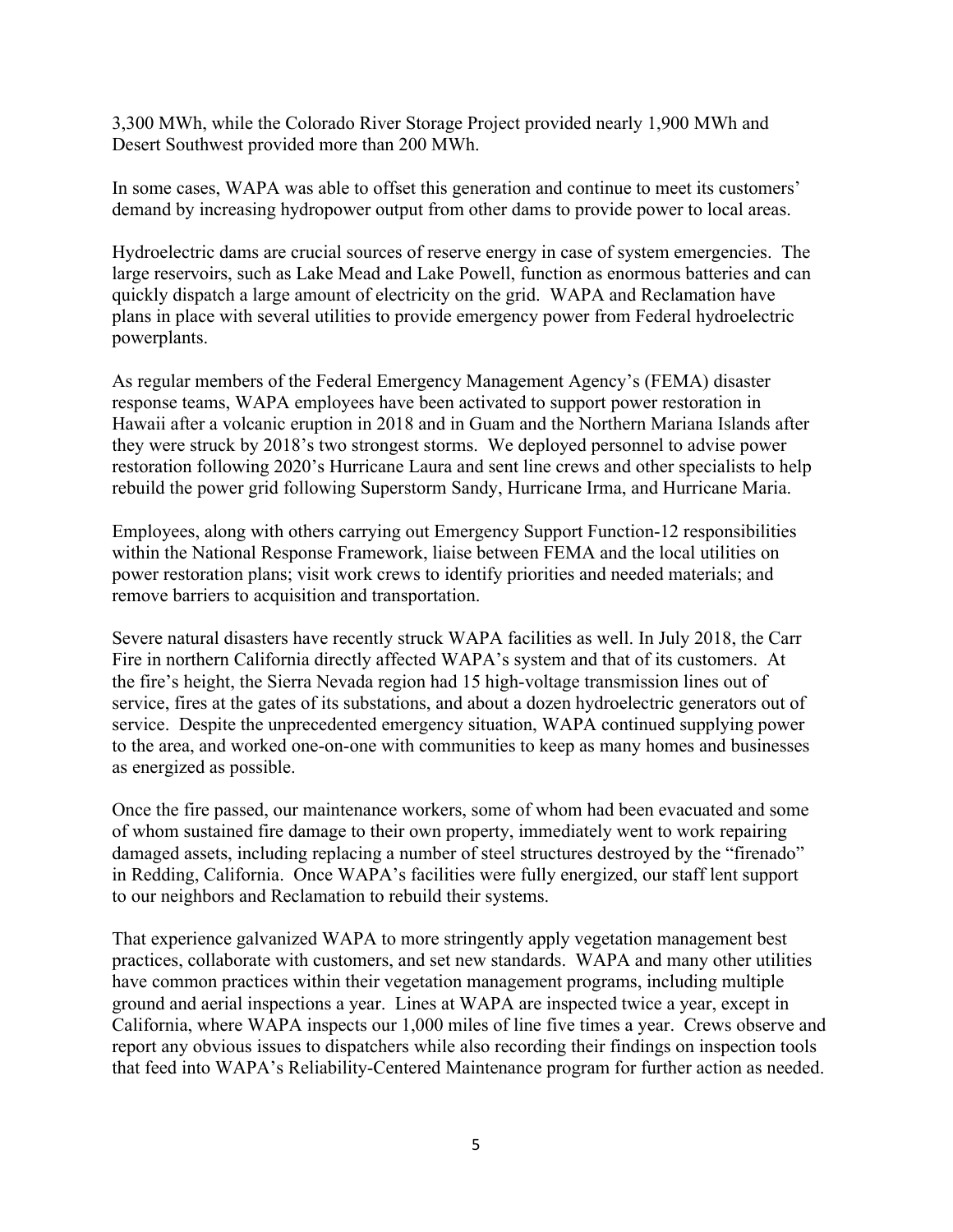We also contract with independent third-party inspectors to identify, validate, and review vegetation management work.

We have established relationships with land and fire management agencies at the state and local levels, such as CALFIRE, to ensure seamless coordination and communication during wildfire events. We also have trained on and incorporated the National Incident Management System vernacular and processes used by most of the Nation's first responders.

Our integrated vegetation management (IVM) program, championed by the Desert Southwest region, is highly effective and economical. IVM uses a two-stage approach: 1) reclaiming easement areas by clearing out tall-growing vegetation, leaving only low, natural vegetation in place; and 2) applying herbicides the following year to keep vegetation growth low.

The result is reduced ecological impact and savings compared to a one-time complete removal process. Removing fast or tall-growing vegetation allows the fire to pass under the transmission line without impacting it. This is important because maintaining a reliable flow of electricity is critical for serving customers in towns and cities across the West, especially when there is a fire or other natural disaster.

Each region also customizes their vegetation management based on the unique ecosystems present in their territory, whether it is forest, mountains, desert, or prairie. Following the devastating 2018 wildfire season, California passed a new law, SB 901, that required utilities to proactively work to mitigate the risk of wildfires started by power lines. Although WAPA is not subject to California jurisdiction, in certain cases we have chosen to comply with state requirements.

Our September 2019 Wildfire Mitigation Plan identifies specific steps to minimize the probability that our facilities may start, or contribute to, a wildfire. The plan establishes and maintains consensus and communications about de-energizing lines in response to a wildfire threat. It also outlines our expanded on-the-ground detailed inspections, vegetation and fuels inspections, potential risk and equipment failure detection technologies, and aerial inspection methods.

We are also participating on a local ad-hoc committee with other utilities to review wildfire mitigation efforts, remain compliant with California general orders and resource codes on vegetation management, and coordinate regularly with CALFIRE on fuel reduction projects, incident response teams, fire suppression efforts, and educational events. Since 2015, we have reinvested over \$78 million in the California system for preventive maintenance and upgrades.

In the Rocky Mountain region, which covers Colorado, Wyoming, and parts of Nebraska and Kansas, WAPA's Natural Resources team partnered with the U.S. Forest Service to gain access and conduct machine clearing in rights of way on two national forests that had only been handcut for over a decade, leaving potentially dangerous fuel buildup under the lines. WAPA was unable to properly maintain its lines on these two forests because of a lack of mechanized clearing.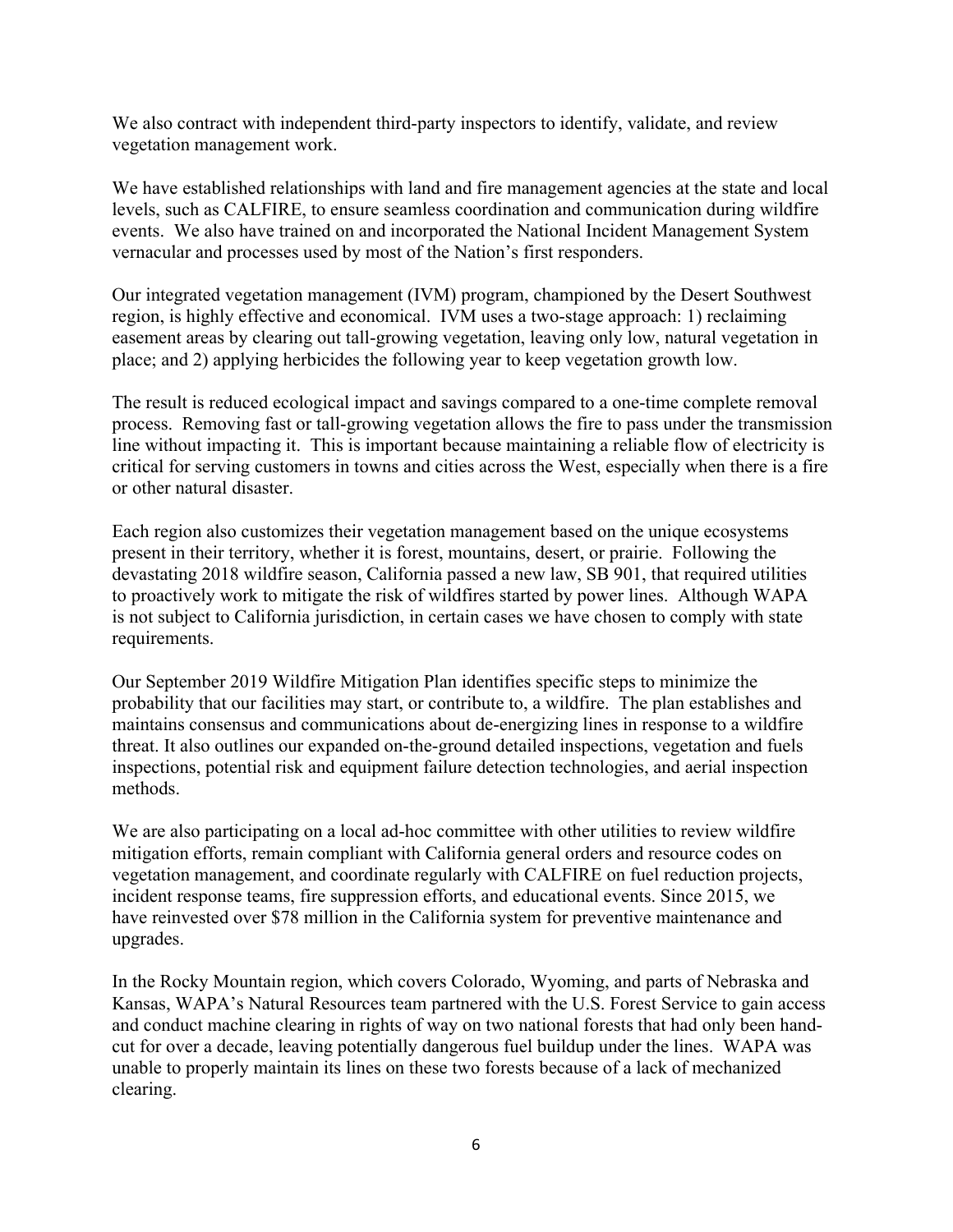Through this partnership, WAPA was given permission to clear vegetation that had grown under and around its transmission lines, an area threatened this year by the Wyoming-Colorado Mullen Fire. This effort garnered a Gears of Government award in 2020 from the Executive Office of the President, recognizing the team's exceptional work to deliver key outcomes for the American people, specifically around mission results, customer service, and accountable stewardship.

# **Maintaining a Reliable Grid**

WAPA's system experiences 99.999 percent uptime, contributing to the overall top reliability of the American grid. WAPA also operates a resilient system, weathering disruptions including storms, wildlife interactions, vehicle accidents, routine maintenance, and emergency situations with consumers unaware of most disruptions thanks to our system's redundancy and ability to section off problematic equipment.

To achieve this reliability and resilience, the organization focuses on security, quality, resilience, and availability; a best-in-class Reliability-Centered Maintenance program; a mature asset management program; aggressive integrated vegetation management; long-term capital planning; and support from our customers. We also participate in industry leadership and research groups, like the Electricity Subsector Coordinating Council and Institute of Electrical and Electronics Engineers, to seek and share leading industry practices with other utilities.

Utilities, including WAPA, continue to reinvest in their transmission systems. One of WAPA's core principles is to deliver services at the lowest possible cost in accordance with sound business practices. All WAPA investments are based on these core tenets, striving to enhance reliability and resilience of the high-voltage transmission system. This has resulted in an industry-leading system reliability rating, while keeping power, transmission, and other associated rates at levels that enable WAPA's customers to provide competitive energy prices. Through our 10-year capital planning process, we anticipate investing \$1.3 billion in our system over the next decade to ensure reliability. The 10-year capital planning process is a data-driven, well-defined methodology, fed by WAPA's asset management program, designed to maintain our transmission system to reliable standards.

WAPA's Asset Planning and Management program, established in 2014, uses objective data combined with field expertise to manage our assets based on risk and criticality. We use these data to communicate asset needs with customers and make informed business decisions so that the right investments occur in the right place at the right time and maximize the value of maintenance and capital efforts.

The Asset Planning and Management program continues to expand its database with new asset classes to better forecast and develop our annual budgets and 10-year capital plans. In the next few years, the program will incorporate health and condition factors for station batteries, two additional types of transformers, and network equipment. This year's new asset classes included load tap changers, transformer bushings, cranes, and power circuit breakers under 100 kilovolts.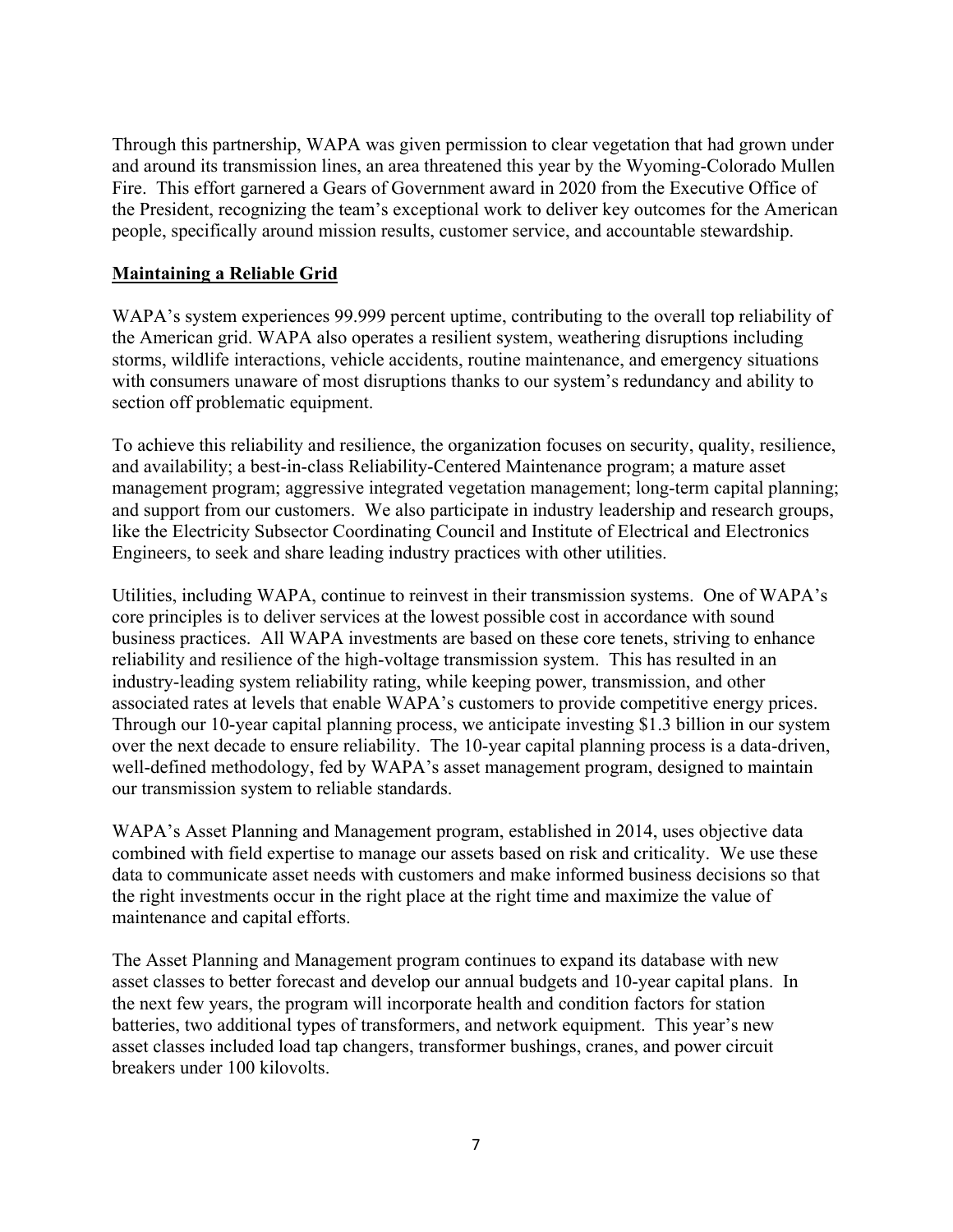The program is also seeking ways to more efficiently acquire large power transformers by reducing the procurement lead time from two years to between nine and 12 months. This will support lifecycle replacements, periodic system additions, and allow WAPA to more quickly recover from an unexpected loss of power transformers including a high-impact, low-frequency event.

One opportunity to increase the national power sector's reliability is to increase the capacity of our existing grid through rebuilds, modernizations, and capacity upgrades. Another is to build new transmission infrastructure to both transport the remote renewable energy resources to where the population resides and to better balance energy supply and demand. In the central U.S., new generation sources are not limited by lack of demand or siting issues, they are stymied by lack of transmission capacity. If there is not adequate transmission capacity to accept the new generation, regardless of its source, the plant cannot be built. Late last year, both SPP and Midcontinent Independent System Operator markets publicly announced and agreed to jointly study the problem of constrained transmission capacity.

Both new transmission projects and upgrades, large and small, continue to stall across the U.S. Several reasons have been cited for the recurring failure of transmission projects including limited financing; transmission siting, environmental reviews and permitting; and a poor return on equity making transmission an unprofitable venture for investors. In addition, changes in the marketplace may have raised the risk profile to unacceptable levels for traditional utilities, and some newer entrants may not yet have the long-term financial backing or experience to commit to the decades necessary for transmission contracts.

The American Recovery and Reinvestment Act of 2009 provided WAPA with \$3.25 billion in borrowing authority to fund transmission projects within its service territory that deliver, or facilitate the delivery of, power generated by renewable energy resources. WAPA staff also possesses the experience and connections to navigate the difficult path to build transmission. Since 2009, we have funded the construction of two transmission projects and supported the development of a third. There are at least eight other projects in the queue, which are delayed by lack of offtake partners and demand for the power.

### **Bolstering Resilience in the Energy Frontier**

Reliability is the confidence that the lights will turn on when we need them. It is a key pillar and tenet when operating a bulk electric system and is engrained in the culture at WAPA, as it is with any transmission provider operating and maintaining their respective portions of the electrical grid. For WAPA, system reliability is focused on safely and effectively delivering Federal hydroelectric power from 57 dams in the West. Much of utility-scale electric power reliability is dictated by sound business practices, regulatory directives, and industry standards that guide dayto-day operations across North America.

Resilience, conversely, is the ability to prevent, withstand, and recover from disruptive threats and events, such as natural or manmade disasters. When considering resilience during natural disasters, weather is not a root cause for an outage. If utilities eliminate weather as a root cause, they can ascertain the true weaknesses in an electric system, specifically which advancements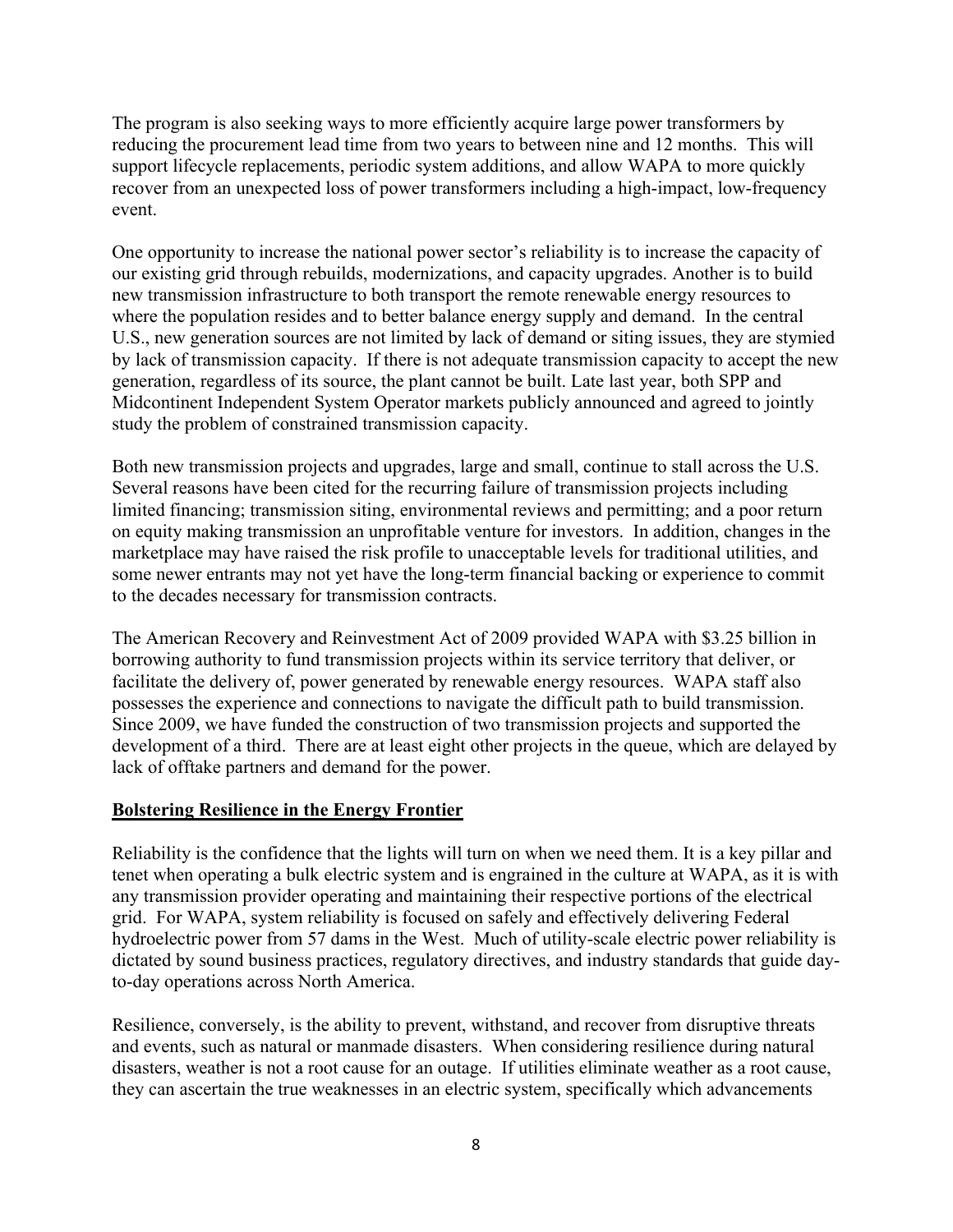need to be made most urgently to improve resilience as well as reliable energy delivery. Rapidly advancing societal and technological changes are reshaping the energy landscape, and nefarious actors see electricity as a primary venue to disrupt the American economy and our way of life, necessitating a grid that is smarter, more connected, more secure, and more resilient.

Investing in more resilience, placing special emphasis on defense-critical electric infrastructure, would include hardening facilities, increasing redundant services, expanding and enhancing network communications systems, replacing wood with steel, and upgrading operations centers.

WAPA seeks to meet these challenges by developing a more resilient grid that responds to changing customer needs while defending against and combating physical and cyber threats. WAPA's resilience strategy focuses on enhancements to situational awareness, bulk electric system facilities and systems, black start and cranking paths, and the Eastern and Western Interconnection direct-current interties.

Upgrading the East-West interties that transfer power between the Eastern and Western Interconnections would cost effectively improve system flexibility and economic performance across the country. Access to power from the adjacent grids allows utilities to delay construction of powerplants needed to meet peak power demands.

These interties have the potential to transfer Arizona solar to energize East Coast evenings or share Iowa wind to support the energy needs of California mornings, but today are constrained by outdated technology and system limitations. Doubling the existing transfer capability between the two main grids in the U.S. would increase the bi-directional transfer capacity to 2,640 megawatts (MW)—about the equivalent of the seven large mainstem Federal hydroelectric dams along the Missouri River, six 600-MW natural gas plants or 66 20-MW battery storage systems. These upgrades could be completed faster and cheaper than building those new facilities or a transmission "superhighway."

WAPA is also actively engaging in industry efforts to mitigate the effects of geomagnetic disturbances (GMD) and electromagnetic pulses (EMP). WAPA has been involved in preparing for and mitigating possible GMD and geomagnetically induced currents (GIC) disturbances since the beginning of the 21st century. By partnering with the Electric Power Research Institute's SUNBURST program, which collects diverse GMD-related data across the U.S., WAPA is contributing to a body of industry data that can help scientists model GICs, forecast when they will happen and develop ways to protect the grid. Specifically, the UGP region has equipped two substations with GIC-monitoring equipment conceived, designed and implemented by WAPA employees. The technology provides real-time situational awareness of GMD impacts on the transmission system to control center operators. As the technology has proven successful, WAPA intends to widen the network to its other regions as well as its neighbors and utility customers. WAPA is also supporting DOE efforts to study, prepare for, mitigate and describe EMP as required by the March 26, 2019 Executive Order on EMP. We continue to support scientific research and development, such as the Electric Power Research Institute's 2019 EMP report, share timely knowledge through industry forums, encourage readiness, and analyze policy needs for the future.